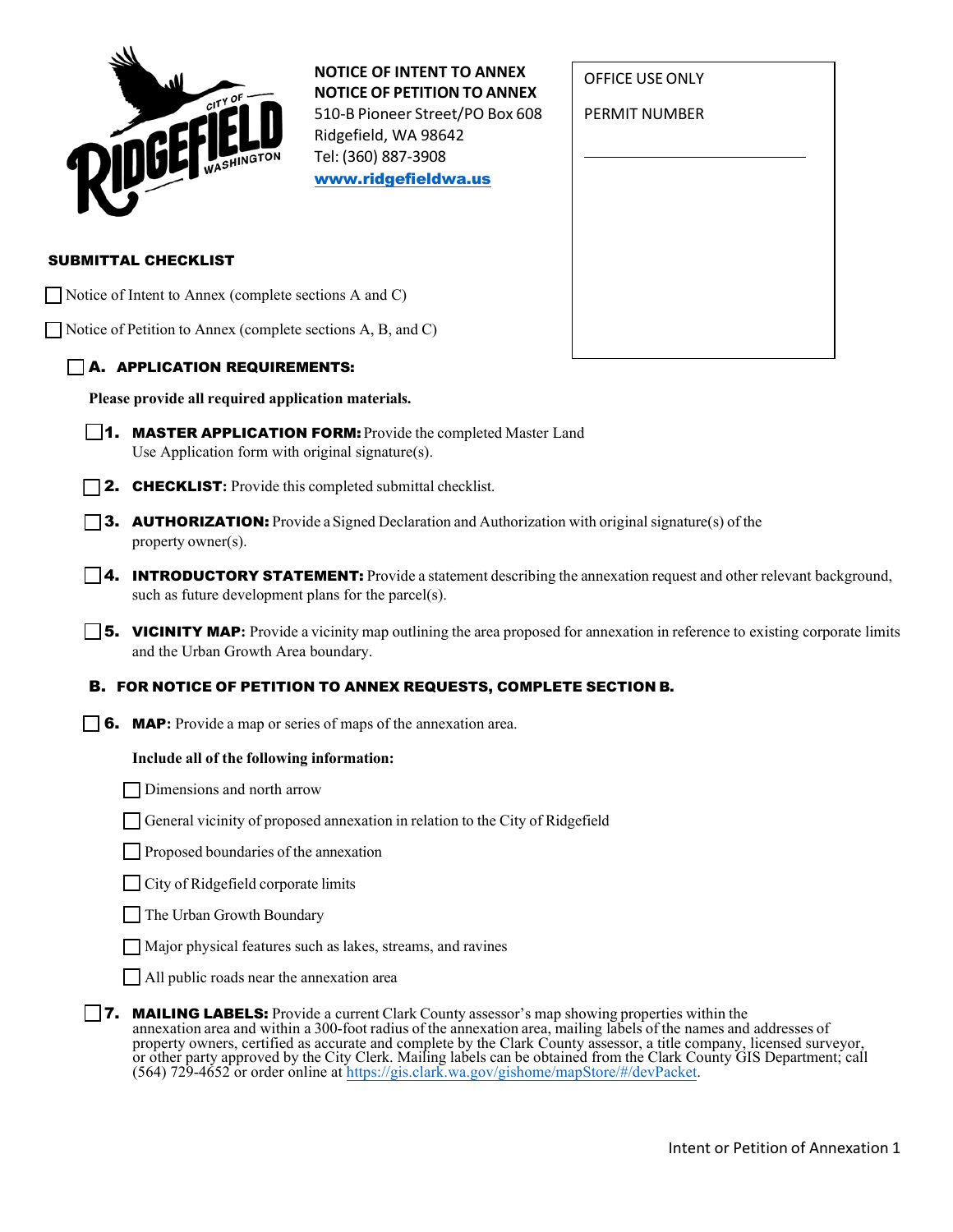# **8.** SURVEY: Provide a survey of the area proposed for annexation, prepared by a professional surveyor. Include the full width of any right-of-way adjacent to the property being annexed.

**9. LEGAL DESCRIPTION:** Provide a legal description of the annexation area.

## C. APPLICATION FEES**:**

Fees can be paid online or drop off a check made payable to City of Ridgefield by appointment.

## Notice of Intent to Annex \$450

## Notice of Petition to Annex \$2000

*By affixing my signature hereto, I certify under penalty of perjury that the information furnished herein is true and correct to the best of my knowledge. I have owner(s) permission to submit this application. I agree to hold harmless the City of Ridgefield as to any claim (including costs, expenses and attorney's fees incurred in the investigation of such claim) which may be made by any person, including*  myself, and filed against the City of Ridgefield, but only where such claim arises out of the reliance of the City, including its officers and *employees, upon the accuracy of the information provided to the City as a part of this application.*

Applicant's Signature Date

Print Applicant's Name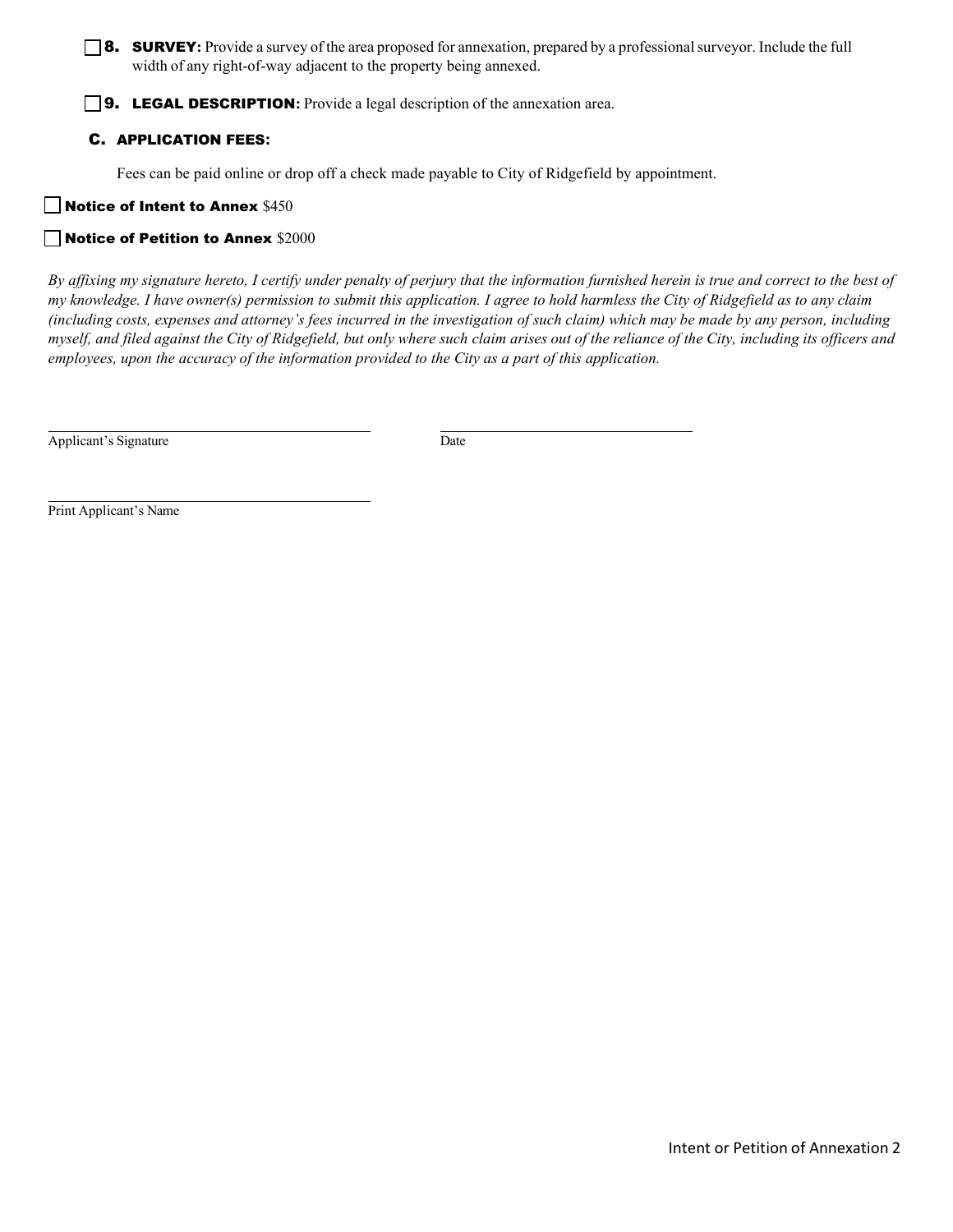# **NOTICE OF INTENT TO ANNEX**

## **DECLARATION**

We, the undersigned, are owners of real property lying outside of the corporate limits of the City of Ridgefield, Washington, but contiguous thereto and designated as part of the Ridgefield Urban Growth Area.

We, the undersigned, attest that we are owners of not less than 10% in value pursuant to the assessed valuation records compiled and maintained by the Clark County Department of Assessment and GIS of the total acreage of the properties described in the proposed annexation area. We do hereby declare our intention to circulate a petition for annexation to the City of Ridgefield, Washington under the Direct Petition Method as described inRCW 35A.14.120-150. It is acknowledged that this petition may consist of multiple documents filed separately.

#### **WARNING**

Every person who signs this petition with any other than his or her true name, or who knowingly signs more than one of these petitions, or signs a petition seeking an election when he or she is not a legal voter, or signs a petition when he or she is otherwise not qualified to sign, or who makes herein any false statement, shall be guilty of a misdemeanor.

Each signature shall be executed in ink or indelible pencil and shall be followed by the name and address of the signer and the date of signing.

#### **AUTHORIZATION**

Printed names and signatures of all persons having an interest in real property in the described area whose consent is required by virtue of such interest to authorize the filing of this notice are hereto identified:

| <b>NAME OF PROPERTY</b><br><b>OWNER (PRINT CLEARLY)</b> | <b>SIGNATURE OF PROPERTY</b><br><b>OWNER</b> | <b>CLARK COUNTY</b><br><b>ASSESSOR'S PARCEL</b><br><b>NUMBER</b> | <b>DATE SIGNED</b> |  |
|---------------------------------------------------------|----------------------------------------------|------------------------------------------------------------------|--------------------|--|
|                                                         |                                              |                                                                  |                    |  |
|                                                         |                                              |                                                                  |                    |  |
|                                                         |                                              |                                                                  |                    |  |
|                                                         |                                              |                                                                  |                    |  |
|                                                         |                                              |                                                                  |                    |  |
|                                                         |                                              |                                                                  |                    |  |
|                                                         |                                              |                                                                  |                    |  |
|                                                         |                                              |                                                                  |                    |  |